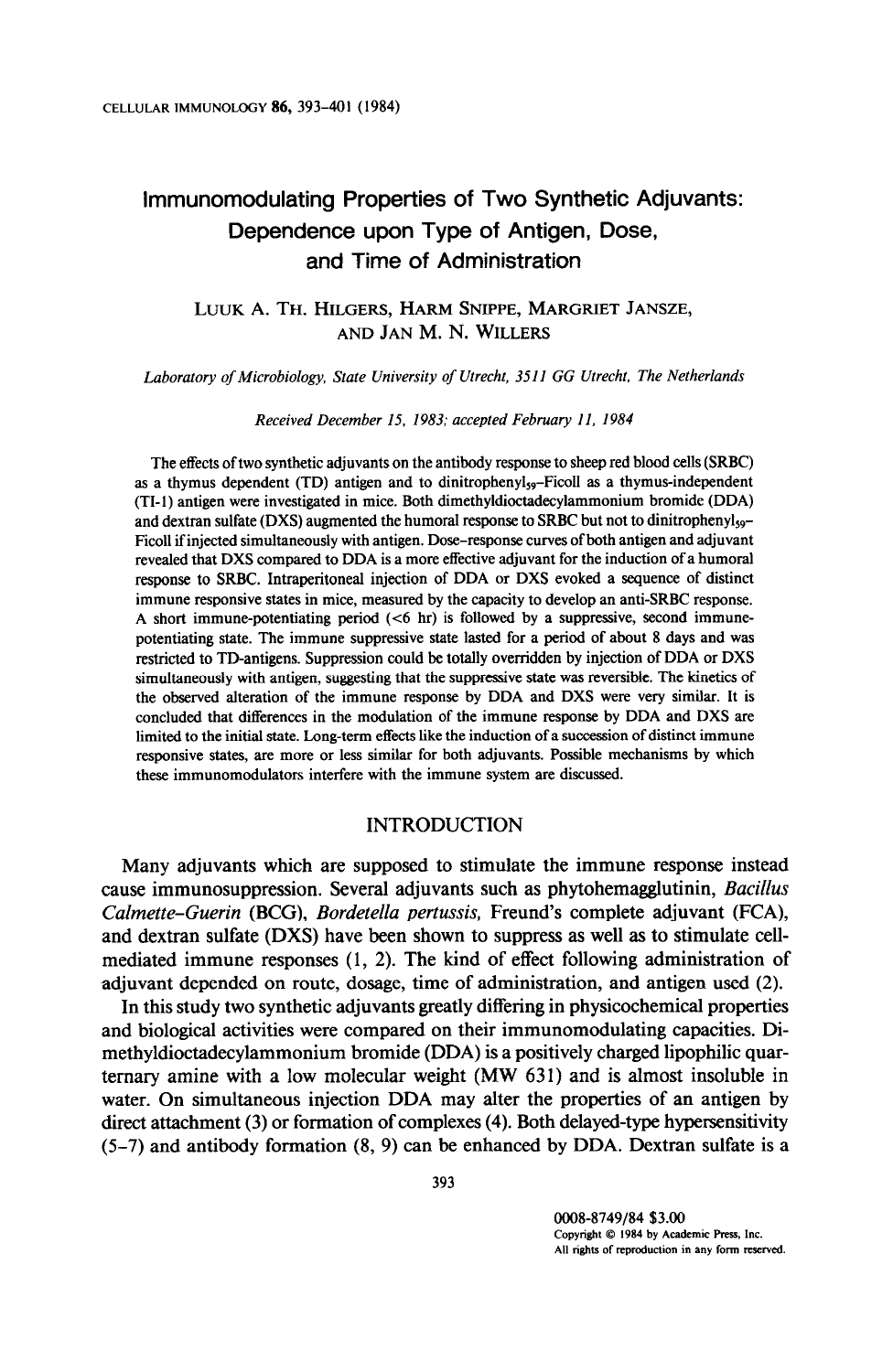negatively charged polyanion with a high molecular weight (MW 500,000) and is soluble in water. Humoral responses can be stimulated upon the use of DXS (10, 1 l), while cell-mediated immune responses can be both stimulated (12, 13) and suppressed  $(14)$ .

In the present study the effects of DDA and DXS on the humoral response to a thymus-dependent (TD) antigen and thymus-independent antigen were compared. The time interval between the administration of adjuvant and antigen greatly determined the effect of these agents on the antibody formation.

# MATERIALS AND METHODS

Animals. Inbred BALB/c mice were raised and maintained in the Laboratory of Microbiology, State University, Utrecht, The Netherlands. Female mice were used at an age of about 10 weeks (weight approximately 20 g).

Administration of DDA, DXS, sheep red blood cells (SRBC), and dinitrophenyl  $(DNP<sup>9</sup>)$ -Ficoll. Mice were injected intraperitoneally (ip) with 200 nmol DDA (Kodak Eastman, Rochester, N.Y.) or 1 nmol DXS (Pharmacia, Uppsala, Sweden) in 0.5 ml saline, unless stated otherwise.

Mice were immunized by intraperitoneal injection of  $2 \times 10^7$  SRBC or 3  $\mu$ g DNP<sub>59</sub>-Ficoll. The latter antigen was prepared according to the procedure of Inman (15).

Hemolytic plaque assay. The number of direct plaque-forming cells (PFC) in spleen cell suspensions was determined by a modification of the Jeme hemolytic plaque assay as described by Merchant and Inman (16). SRBC or DNP-SRBC, prepared according to the procedure of Inman et al. (17), were used as indicator erythrocytes.

Antibody detection. Blood was withdrawn from the retroorbital venous plexus. The presence of antibodies was determined with a hemagglutination assay. Twofold dilutions of antiserum in saline (supplemented with 1% normal rabbit serum) were prepared in microtiter plates (Greiner, Niirtingen, West Germany). Fifty microliters of a suspension of 0.5% SRBC was added to 50  $\mu$ l of the diluted antiserum. Hemagglutination was determined after 4 hr. The reciprocal value of the endpoint of hemagglutination was taken as the titer.

Statistical analysis. Results are expressed as the arithmetic means of  $n$  independent observations  $\pm$  the standard error of the mean (SEM). Student's t test was performed to analyze the statistical significance of the results. P values over 0.05 are considered to be not significant.

## RESULTS

# Eflects of DDA and DXS on the Humoral Response to a Thymus-Dependent Antigen and Thymus-Independent Antigen

Groups of mice were injected ip with either saline, 200 nmol DDA, or 1 nmol DXS and with  $2 \times 10^7$  SRBC or 3  $\mu$ g DNP<sub>59</sub>-Ficoll, and the numbers of PFC in the spleen were determined 5 days later. Both DDA and DXS significantly enhanced the response to SRBC, but not that to  $DNP_{59}$ -Ficoll (Fig. 1). The response to SRBC was increased three-to fourfold (DDA) and five- to sixfold (DXS). Dose-response curves of the adjuvants (Fig. 2) with two different doses of antigen revealed that at 200 nmol DDA a maximal effect on the response to SRBC was reached (Fig. 2). A low dose of DDA (50 nmol) did not affect the humoral response as compared to untreated controls.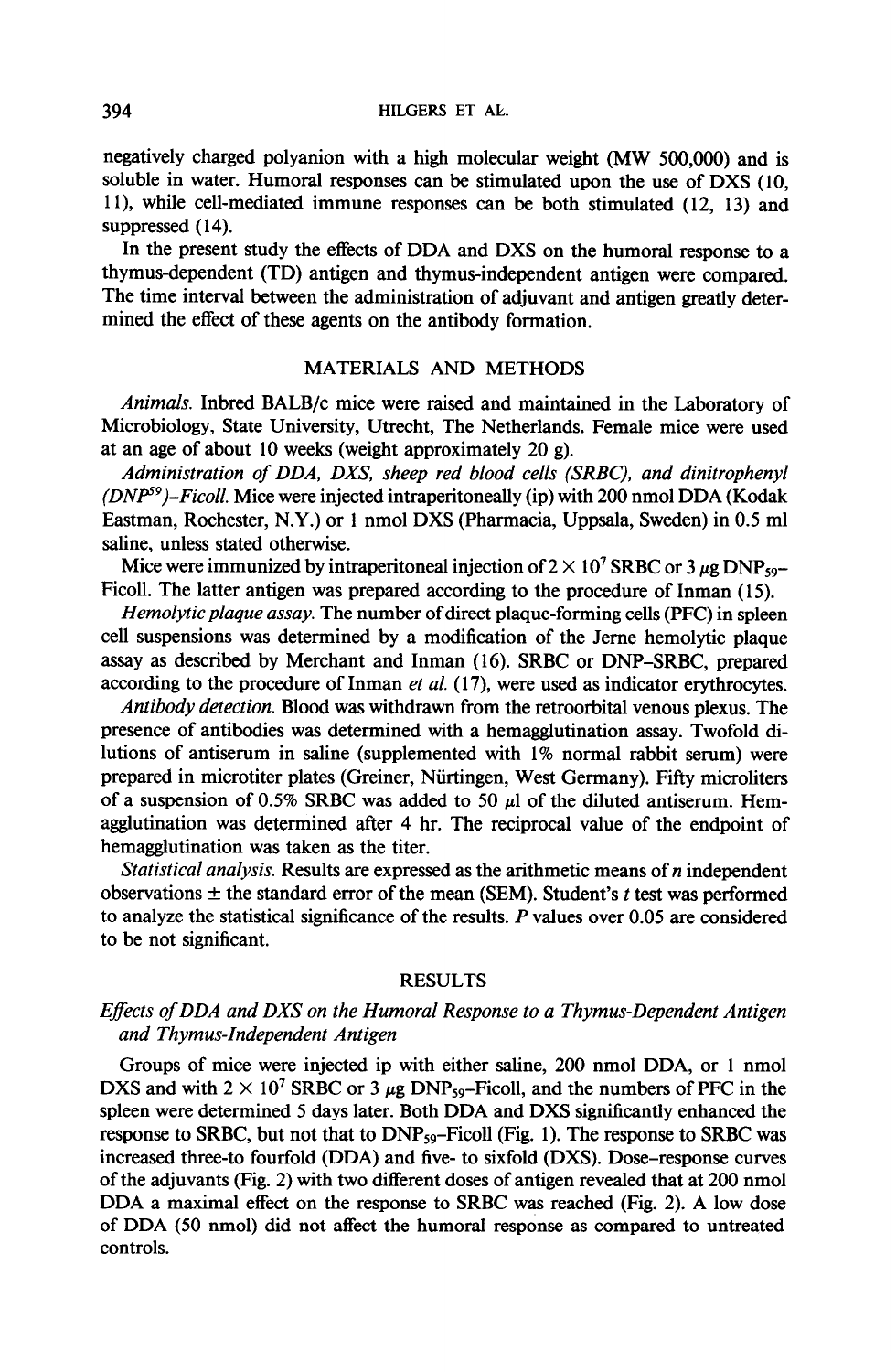

FIG. 1. Effects of DDA and DXS on the humoral response to SRBC (black columns) and DNP-Ficoll (white columns). The number of anti-SRBC and anti-DNP PFC in the spleen were measured 5 days after the ip administration of adjuvant and antigen ( $n = 5$ ). Vertical bars indicate SEM.

In contrast to DDA, DXS evoked a dose-dependent increase of the response to SRBC (Fig. 2). The optimal dose of DXS seemed to be above 4 nmol. A 20-fold increase in the number of anti-SRBC PFC compared to untreated controls was observed. However, two out of five mice died after the injection of 4 nmol DXS and spleens of the survivors were markedly dilated, as measured by the total number of cells per spleen (data not shown).



FIG. 2. Dose dependence of the effect of adjuvant on the humoral response to SRBC. Groups of mice  $(n = 5)$  were immunized ip with 10<sup>6</sup> SRBC ( $\square$ ) or  $2 \times 10^7$  SRBC ( $\square$ ) with several doses of DDA (left panel) or DXS (right panel). The numbers of PFC in the spleen were measured 5 days after immunization. Vertical bars indicate SEM.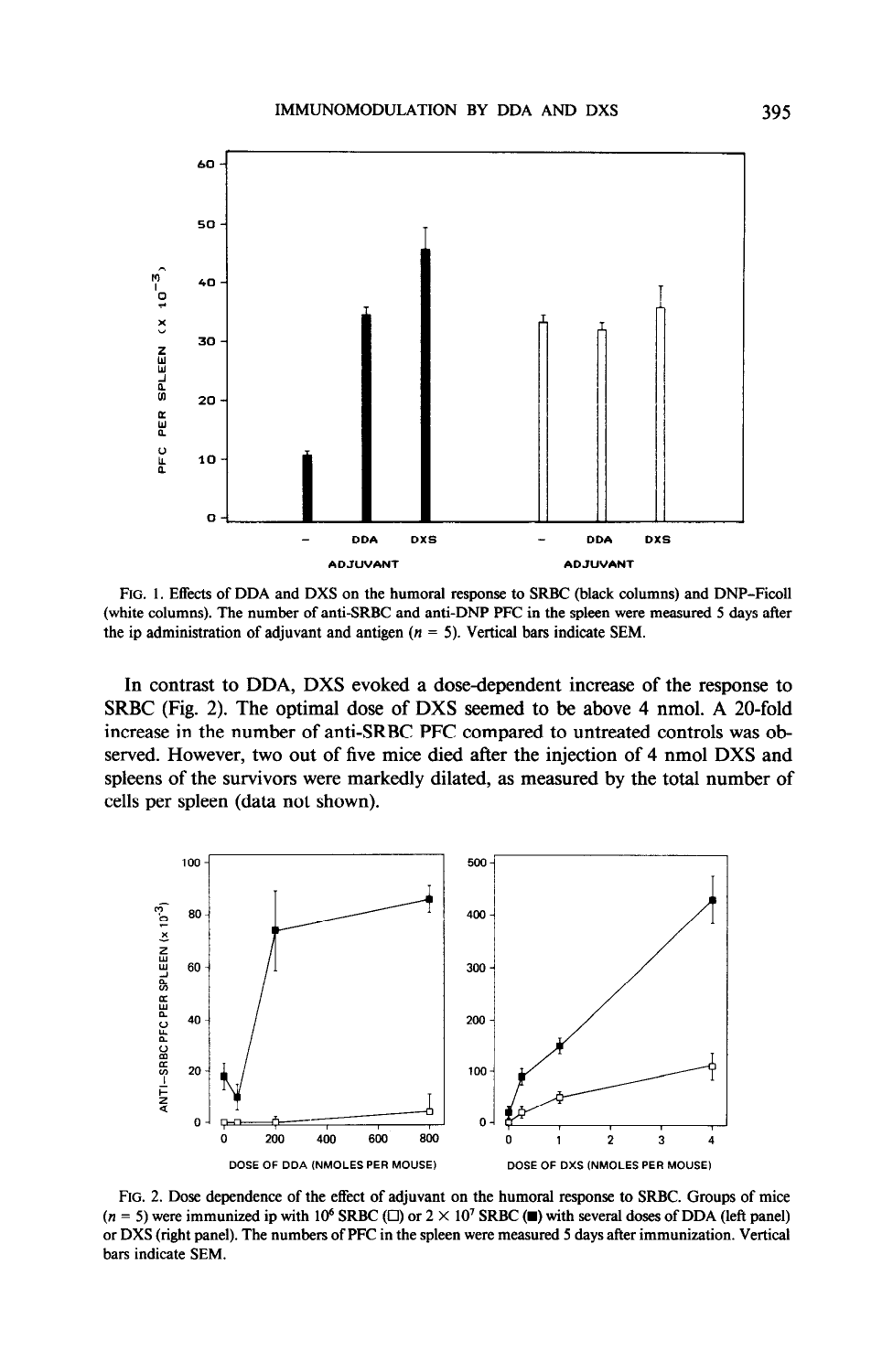Dose-response curves for SRBC (Fig. 3) show distinct effects of DDA and DXS on the anti-SRBC response. DDA increased significantly the response to  $5 \times 10^6$  and  $2 \times 10^7$  SRBC, but failed to induce or enhance the response to smaller (1.2  $\times$  10<sup>6</sup>) and larger  $(8 \times 10^7)$  doses of SRBC, respectively.

A larger dose of DDA (800 nmol) was also unable to promote a humoral response to the low dose of  $1.2 \times 10^6$  SRBC (Fig. 2). DXS, however, enhanced the humoral response to a wide dose range of SRBC. Small doses of SRBC ( $3 \times 10^5$  to  $5 \times 10^6$ ) became immunogenic upon addition of 1 nmol DXS. The response to doses of SRBC, which already evoked a detectable humoral response without adjuvant, were significantly enhanced by 1 nmol DXS.

### Eflects of DDA and DXS Injected Prior to the Antigen

Groups of five mice were injected ip with a single dose of 200 nmol DDA or 1 nmol DXS. Simultaneously with the adjuvants or 6 hr to 16 days later, all mice were immunized with  $2 \times 10^7$  SRBC or 3  $\mu$ g DNP<sub>59</sub>-Ficoll. The humoral responses to SRBC and to DNP were measured at Day 5. Injection of DDA or DXS 6 hr prior to the antigen enhanced the response to SRBC (Fig. 4). In contrast, administration of DDA or DXS 1 to 4 days before immunization resulted in an anti-SRBC response which was below the level of immunized controls which received no adjuvant.

Immunization with SRBC 12 to 16 days after the administration of DDA or DXS resulted in an enhanced anti-SRBC response. The optimal anti-SRBC response in mice treated with DDA was obtained if the adjuvant was injected 12 days before the antigen. DXS was most effective if it was injected simultaneously with or 6 hr prior to the antigen. The response to the TI antigen  $DNP_{59}$ -Ficoll was not affected by the



FIG. 3. Dose dependence of the response to SRBC with and without adjuvant. Groups of mice  $(n = 5)$ were immunized ip with several doses of SRBC with DDA  $(\blacksquare)$  or DXS  $(\square)$  or without  $(\boxplus)$  adjuvant. The numbers of PFC in the spleen were measured 5 days after immunization. Vertical bars indicate SEM.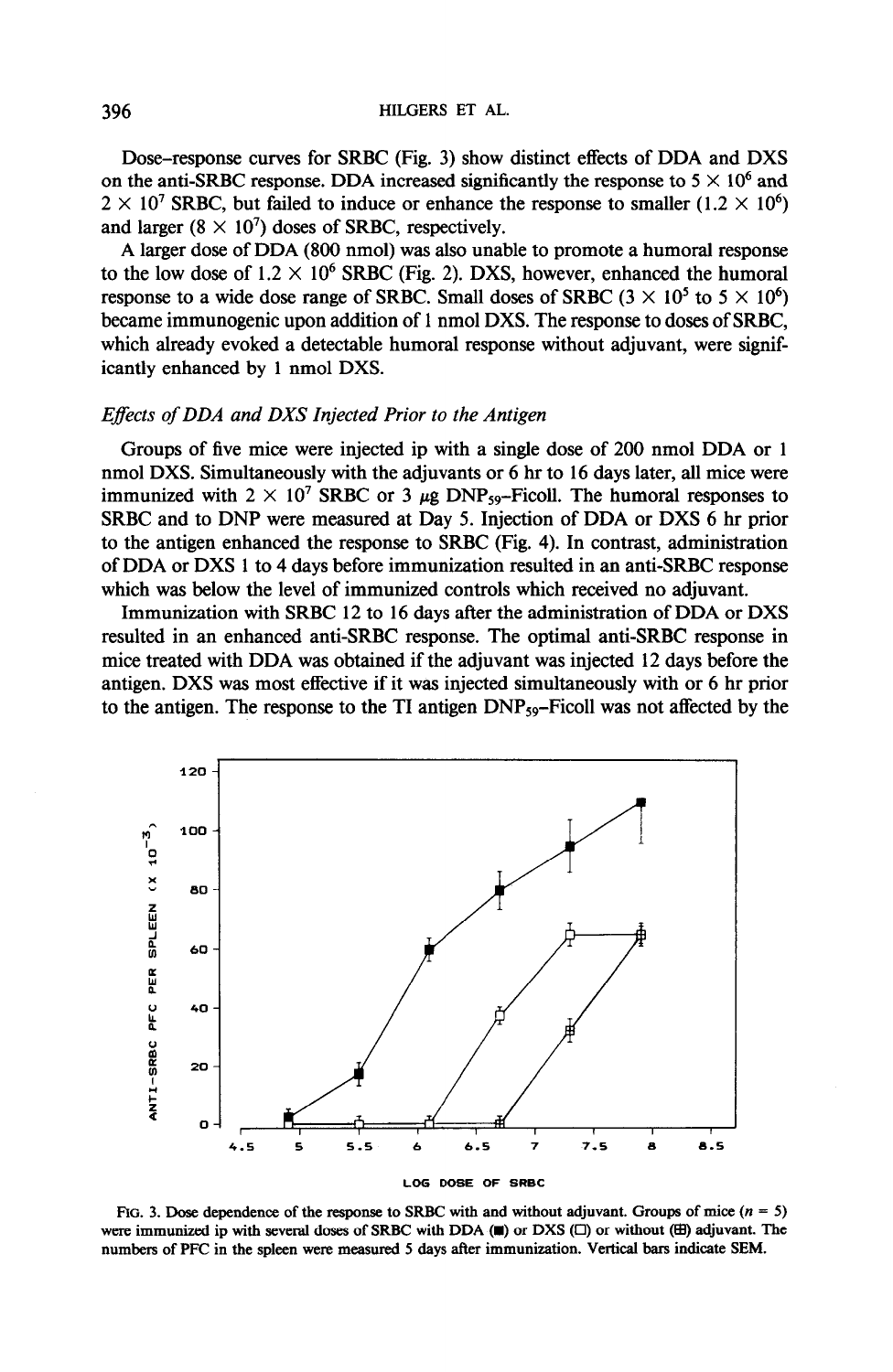

FIG. 4. Effects of the interval between the administration of adjuvant and antigen on the humoral response to SRBC (upper panel) and DNP<sub>59</sub>-Ficoll (lower panel). Mice  $(n = 5)$  were injected ip with DDA ( $\blacksquare$ ) or DXS ( $\Box$ ). After different intervals mice were injected ip with  $2 \times 10^7$  SRBC or 3  $\mu$ g DNP<sub>59</sub>-Ficoll and the numbers of PFC in the spleen were measured 5 days later. The number of PFC per spleen (mean  $\pm$  SEM) in controls (n = 5), which received SRBC or DNP<sub>59</sub>-Ficoll without adjuvant, was  $10 \times 10^3 \pm 0.8 \times 10^3$ or  $35 \times 10^3 \pm 4 \times 10^3$ , respectively. Vertical bars indicate SEM.

injection of DDA prior to the antigen, with the exception of injection of the adjuvant 1 day before.

#### Characterization of the Immune Suppressive State

As shown in Fig. 4, ip injection of DDA or DXS 1 or 4 days prior to immunization with SRBC resulted in a remarkable reduction of the number of anti-SRBC PFC in the spleen 5 days after immunization (Day 5). This suppressive state was further investigated. The number of PFC in the spleen of mice pretreated with DDA or DXS on Day  $-1$  or  $-4$  remained low from 4 to 7 days after immunization (data not shown). The titer of anti-SRBC antibodies in the blood of these mice was measured on Days 5 and 7. Administration of DDA 1 day prior to the antigen resulted in undetectable antibody titers, while DDA given 4 days and DXS given 1 or 4 days before immunization resulted in low antibody titers (Fig. 5).

The immune suppressive state could be partly counteracted by elevating the SRBC dose, but the response remained below that of untreated controls (data not shown).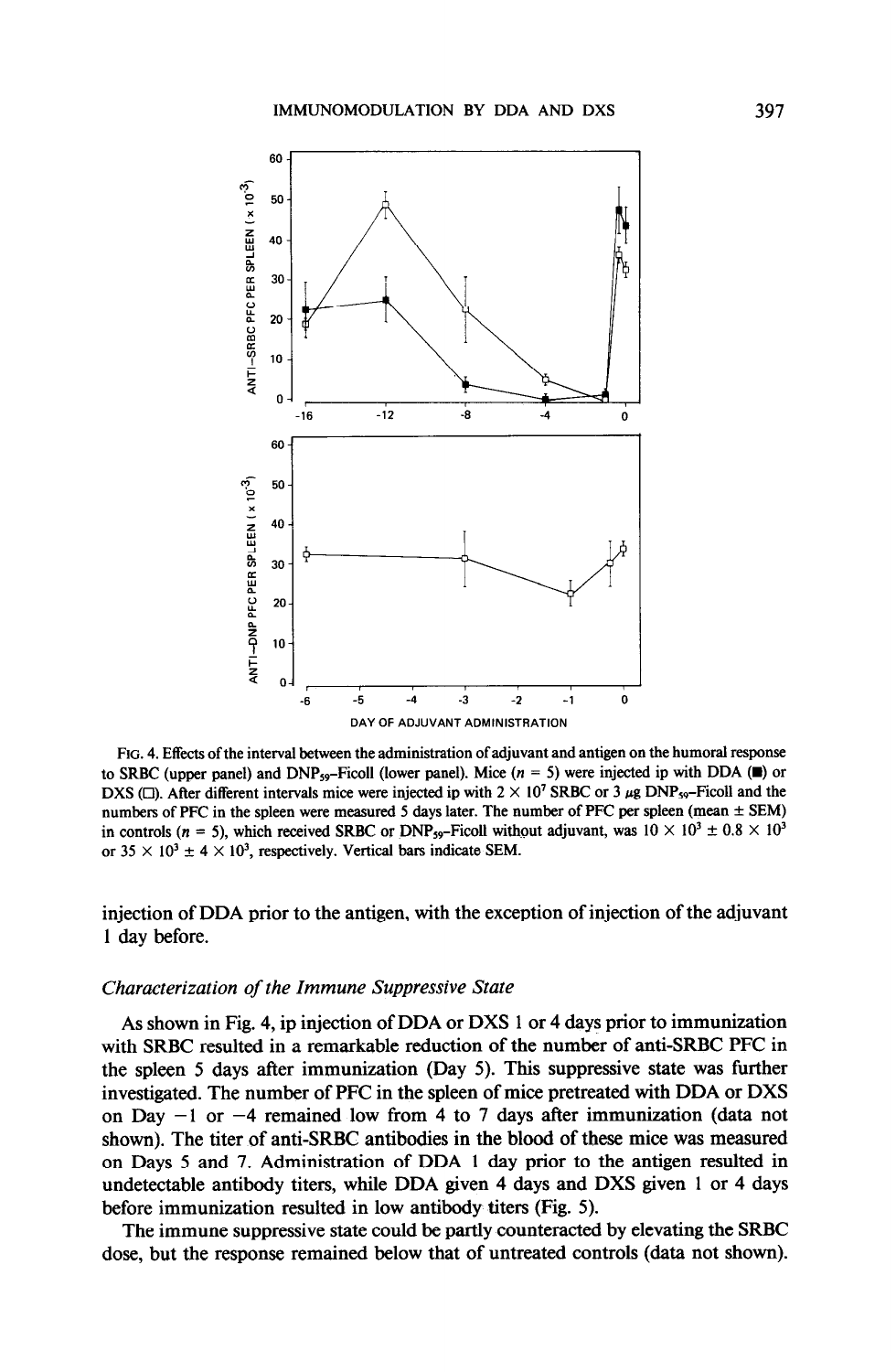

FIG. 5. The anti-SRBC antibodies in the blood several days after immunization of mice pretreated with

DDA (left panel) or DXS (right panel). Groups of mice  $(n = 5)$  were ip injected with DDA or DXS 0 ( $\square$ ), I (m), or 4 (H) days prior to immunization with SRBC. Blood was withdrawn 5 and 7 days after immunization and the anti-SRBC antibody titer was determined. Vertical bars indicate SEM.

However, DDA- and DXS-induced immunosuppression could be totally overridden by the addition of DDA or DXS to the antigen. Administration of DDA or DXS on Day  $-4$ , followed by immunization with SRBC with either DDA or DXS on Day 0, resulted in an enhanced humoral response (Fig. 6). The response in pretreated mice was as high as that in mice which received antigen and adjuvant simultaneously but were not pretreated with DDA or DXS (compare Figs. 6 and 1).

## DISCUSSION

The results obtained demonstrate similarities and differences in the effect of two synthetic adjuvants (DDA and DXS) on the humoral immune response. The effects of these agents greatly depend on the time interval between the administration of adjuvant and antigen. The immunomodulating effects of DDA and DXS were restricted to thymusdependent antigens, as the response to SRBC was affected but not the response to  $DNP_{59}$ -Ficoll. This is in agreement with the general concept that most adjuvants act on macrophages and on T-cell subsets (18).

Both DDA and DXS augmented the fifth day humoral response to a normal immunogenic dose of  $2 \times 10^7$  SRBC. DXS stimulated the response to low doses of SRBC  $(10<sup>5</sup> - 10<sup>6</sup>)$ , but DDA was ineffective in this respect. Maximal augmentation of the response by DXS was greater than by DDA and was reached when 4 nmol DXS was injected ip simultaneously with  $2 \times 10^7$  SRBC. Dose-response curves revealed that DXS was effective over wider ranges of dose of both adjuvant (Fig. 2) and antigen (Fig. 3) than DDA.

Intraperitoneal administration of DDA or DXS evoked a sequence of immune responsive states. Depending on the time interval between adjuvant and antigen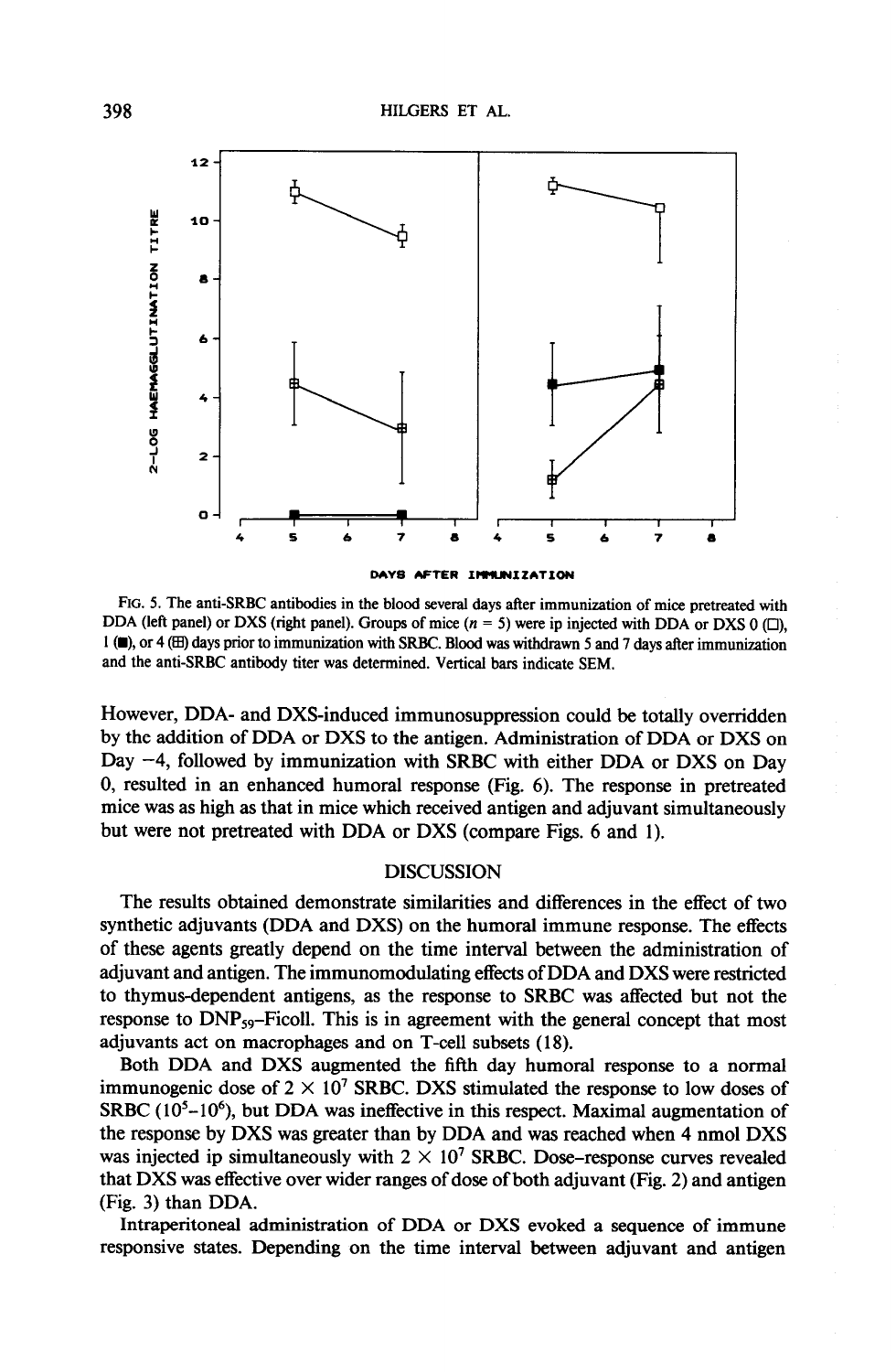

FIG. 6. Effect of pretreatment with adjuvants on the humoral response to SRBC mixed with adjuvant. Groups of mice  $(n = 5)$  were injected ip with DDA (black columns) or DXS (white columns) on Day  $-4$ . On Day 0 the mice were immunized with SRBC alone or mixed with DDA or DXS. The numbers of anti-SRBC PFC in the spleen were measured on Day 5. Vertical bars indicate SEM.

injections, the humoral anti-SRBC response was enhanced or suppressed. After an immune-potentiating period of at least 6 hr an immune suppressive state of 4 to 8 days was followed by a second immune-potentiating state of at least 8 days. The patterns of alternating immune-potentiating and suppressive states after injection of DDA and DXS were very similar.

Time-dependent immunomodulation has been (partially) described for some other agents. Proteose peptone (19), Corynebacterium parvum (19, 20), and adriamycin  $(21)$  all induced an immune suppressive state to SRBC, which lasted for 4–16 days. Peritoneal macrophages obtained from these mice displayed a stronger ability to phagocytize and degrade SRBC than resident macrophages (19). In the immune response, macrophages play a number of different roles, such as scavenger cells, antigen-presenting cells (22, 23), and regulators of the immune response by release of several mediators. Prostaglandins (24-27), complement components (28), oxygen intermediates  $(29)$ , thymidine  $(30)$ , and exoenzyme  $(31)$  released from macrophages are able to suppress the immune response. Data presented by others (19) and data from our studies (L. A. Th. Hilgers et al., manuscript in preparation) indicate that suppression of the immune response is due mainly to the increased activity of macrophage as scavenger cells, resulting in a reduction of effective antigenic stimulation.

The suppressive state induced by either DDA or DXS alone could be easily overridden by a second injection of an adjuvant simultaneously with the antigen (Fig. 6). This suggests that the suppressive state is reversible. If suppression is due to increased macrophage activity, addition of adjuvant to the antigen may depress this activity, resulting in prolonged persistence of the antigen. The persistence of SRBC will result in an increased humoral response to the antigen. This suggests that an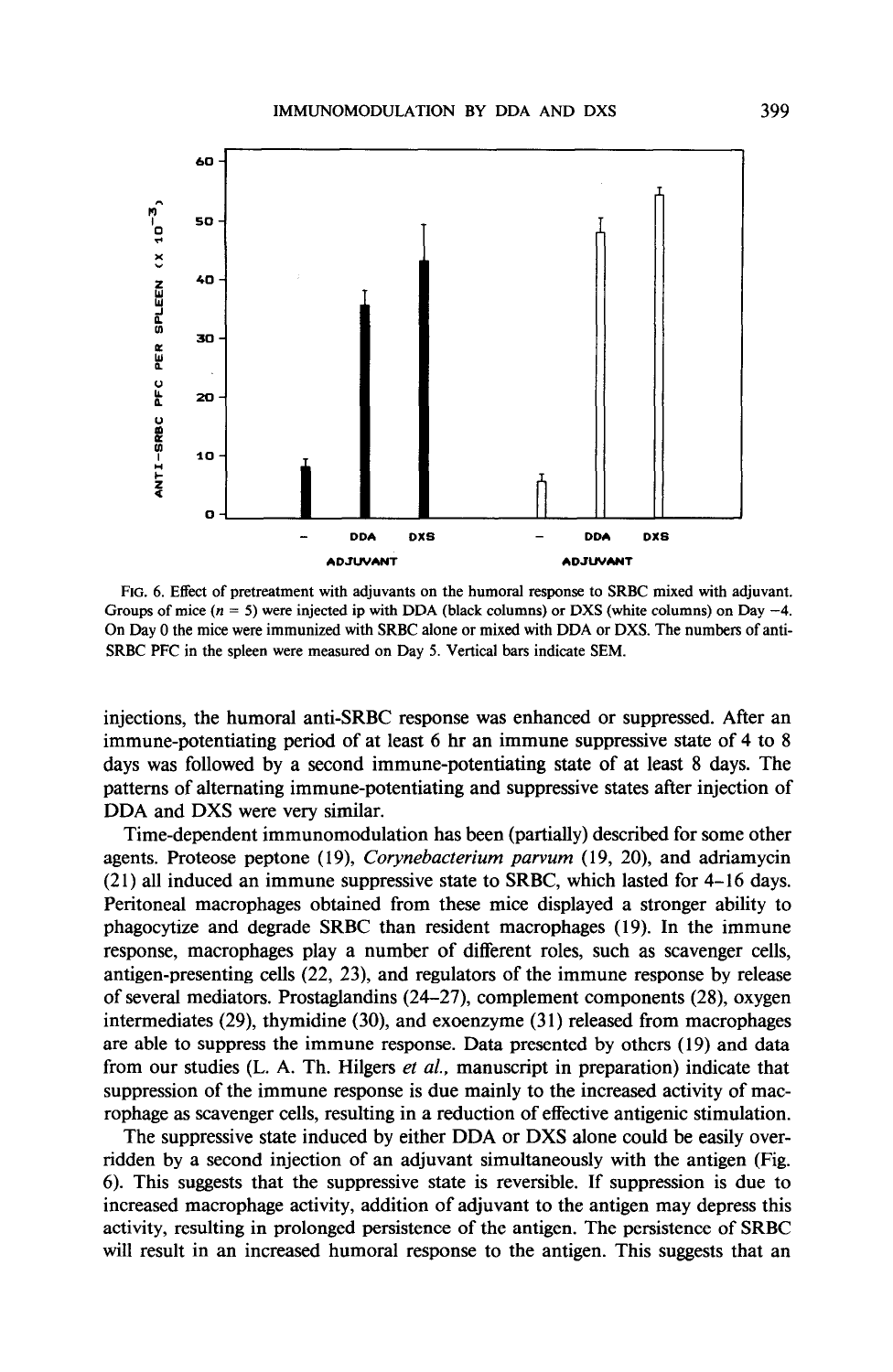important mode of action of these adjuvants may be prolongation of the persistence of the antigen by depressing clearance and breakdown by macrophages. Other investigators have affirmed that these agents are capable of interacting with macrophages. DDA affected functional properties of macrophages as measured by decreased phagocytosis of yeast cells, decreased acridine orange uptake by lysosomes, and decreased spreading (32). DXS induced lysosomal enzyme release by macrophages in vitro (33) and reduced the nonspecific resistance to Salmonella typhimurium in vivo as a consequence of impaired macrophage activity (34).

Differences between DDA and DXS may be due to minor effects of these agents on the immune system or differences in the way they affect macrophages. DDA is capable of forming complexes with SRBC (4), which may result in an altered uptake or processing of the antigen by macrophages. Intraperitoneal injection of DDA induced a sixfold increase in the number of peritoneal cells at 24 hr, in contrast to DXS which induced only a twofold increase (L. A. Th. Hilgers et al., manuscript in preparation). This may contribute to the suppression of the immune response as the clearance capacity of the total of peritoneal cell population is increased: immunization with SRBC 1 day after ip injection of DDA resulted in a complete absence of circulating antibodies (Fig. 5). DXS was shown to be a potent polyclonal B-cell activator in vitro  $(35-37)$ , but the contribution of this property to immunomodulating activity in vivo may be negligible compared to the effect on macrophages. This assumption is supported by the observation that the immune response to a thymus-independent antigen is not enhanced by DXS (Fig. 1).

In conclusion, similarities and differences between the two synthetic adjuvants, DDA and DXS, were observed. Both adjuvants augmented the humoral response to a TD antigen (SRBC) but not to a TI antigen (DNP<sub>59</sub>-Ficoll), when adjuvant and antigen were injected simultaneously. A sequence of suppressive and immune-potentiating states was induced by ip injection of DDA or DXS. When adjuvant and antigen were injected simultaneously differences between DDA and DXS were observed with respect to the effective range of adjuvant and antigen doses.

### ACKNOWLEDGMENTS

This work was supported by the Division of Health Research TN0 (HGG-TNO) in cooperation with the Foundation for Medical Research Fungo (Project 13-27-70).

#### REFERENCES

- 1. Jollés, P., and Paraf, A., In "Molecular Biology, Biochemistry and Biophysics" (A. Kleinzelles, G. F. Springer, and H. G. Whitmann, Eds.), Vol. 13, p. 1. Springer, New York, 1973.
- 2. Schwab, J., Bacteriol. Rev. 39, 121, 1975.
- 3. Dailey, M. D., and Hunter, R. L., J. Immunol. 112, 1526, 1974.
- 4. Baechtel, F. S., and Prager, M. D., Cancer Res. 42, 4959, 1982.
- 5. Chiba, J., and Egashira, Y., Japan. J. Med. Sci. Biol. 31, 361, 1978.
- 6. Snippe, H., BeIder, M., and Willers, J. M. N., Immunology 34, 363, 1977.
- 7. Snippe, H., Johannesen, L., Lizrio, E., and Merchant, B., Immunology 39, 399, 1980.
- 8. Gall, D., Immunology 11, 369, 1966.
- 9. Gorden, W. C., and Prager, M. D., Cell. Immunol. 49, 329, 1980.
- 10. Diamantstein, T., Wagner, B., Beyse, I., Odenwald, M. V., and Schulz, G., Eur. J. Immunol. 1; 340, 1971.
- Il. Bradfield, J. W. B., Soumahi, R. L., and Addison, I. E., Immunology 26, 383, 1974.
- 12. Kishima, M., Kuniyasu, C., and Nakagawa, M., Infect. Immun. 39, 823, 1983.